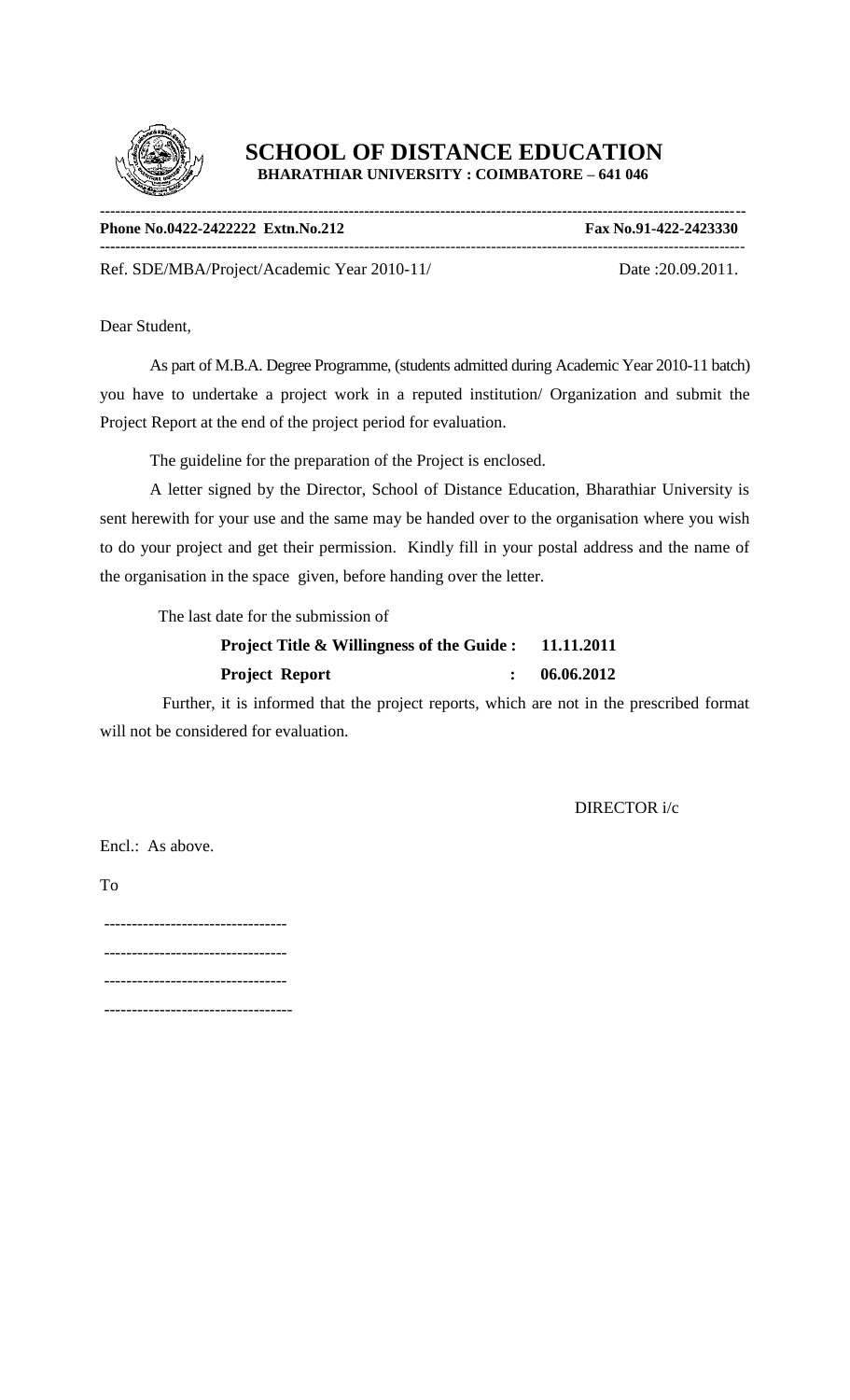

**------------------------------------------------------------------------------------------------------------------------------- Phone No.0422-2422222 Extn.No.212 Fax No.91-422-2423330 -------------------------------**------------------------------------------------------------------------------------------------ Ref. SDE/MBA/Project/Academic Year 2010-11/ Date :20.09.2011.

Sir,

Sub: SDE-M.B.A. – Academic Year 2010-11 batch – Project Work- Reg.

\*\*\*\*\*

The School of Distance Education of Bharathiar University conducts M.B.A. Degree Programme thro' Distance Education mode. As part of the curriculum, the students who have opted for Project have to do a project work for a period of 6 months in a reputed organization like yours.

Mr./Ms./Mrs. with Enrolment no.\_\_\_\_\_\_\_\_\_\_\_\_\_\_\_\_\_\_\_\_\_\_\_\_\_\_\_ is a bonafide final year M.B.A student has expressed his/her keen desire to do his/her final year project at your esteemed organization. I am confident that the reputation and professional expertise of your firm will help him/her to improve the learning skills of the candidate. The period of the project work for the student is from

# **01-12-2011 to 31.05.2012**

I request you to kindly permit him/her to undertake the project work in your esteemed institution. Whatever the data/ information collected from your organization will be used for academic purposes only and will be kept strictly confidential.

Address of the student:

Awaiting your favorable response,

Thanking you,

Yours faithfully,

DIRECTOR.i/c

To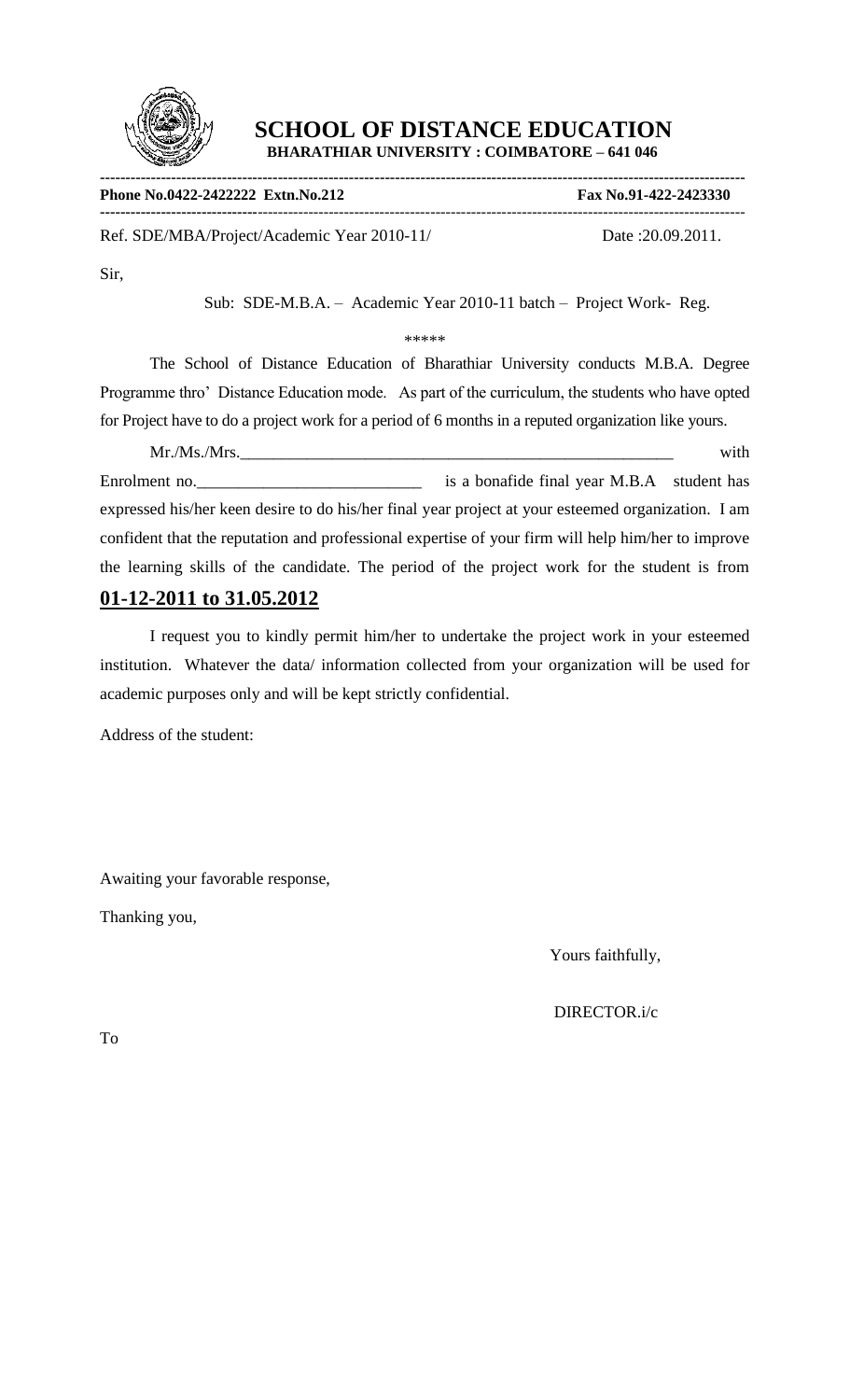# SPECIMEN-Cover Page/First Page

Title of the Project Report:

### submitted in partial fulfillment of the requirement for the award of the Degree of Master of Business Administration.

| Name of the candidate      |  |
|----------------------------|--|
| Enrolment No.              |  |
| Reg. No.                   |  |
| Name of the specialization |  |
| <b>Study Centre</b>        |  |

Under the guidance of

Name of the Guide ( in Block letters) Designation

### School of Distance Education Bharathiar University Coimbatore – 641 046

(Month & Year)

Note : No Student could use the emblem of this University. If used the Project Report will be summarily rejected.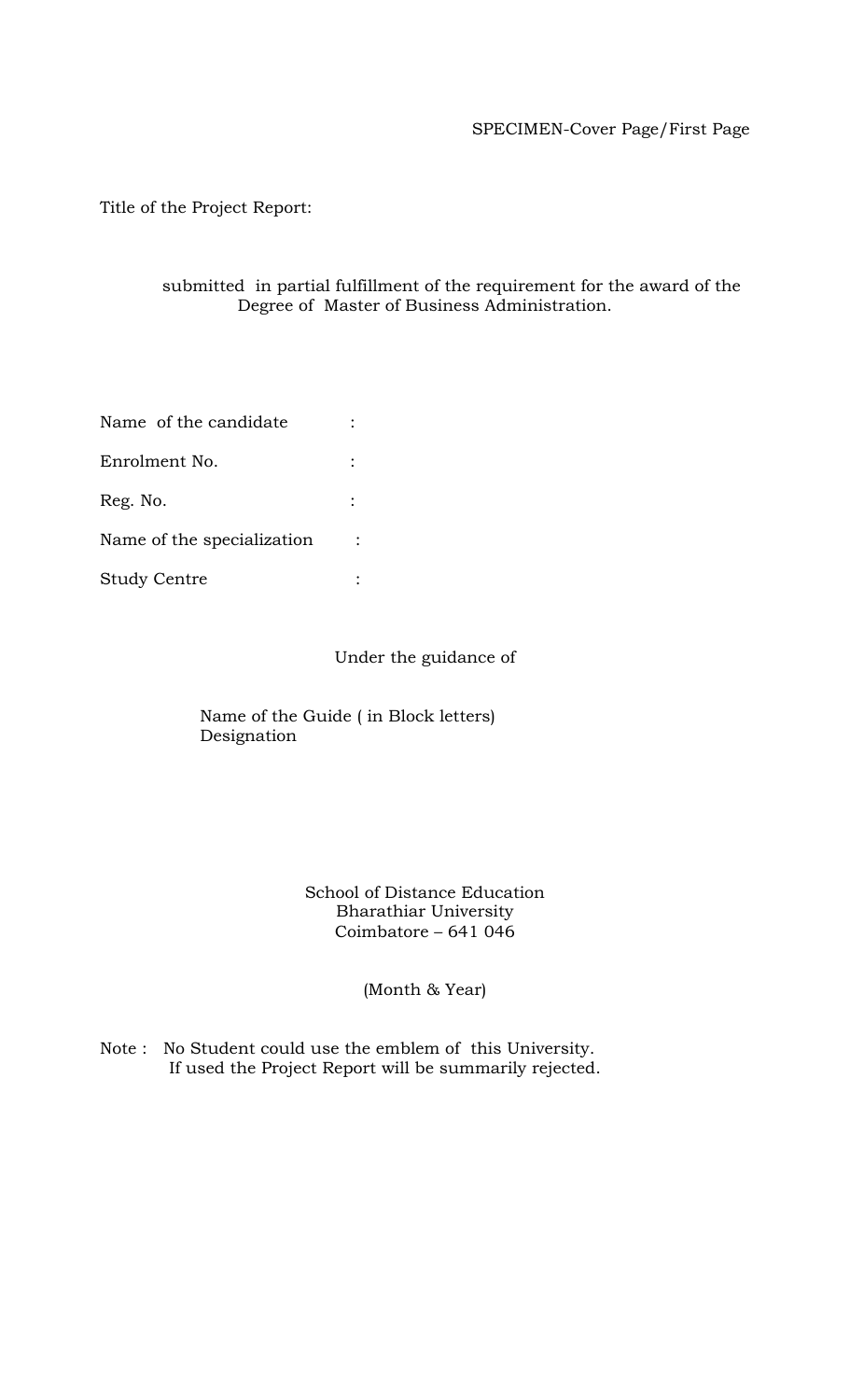CERTIFICATE **Model** This is to certify that the project work titled \_\_\_\_\_\_\_\_\_\_\_\_\_\_\_\_\_\_\_\_\_\_\_\_\_\_\_\_\_\_\_ submitted to Bharathiar University in partial fulfillment of the requirements for the award of the Degree of Master of Business Administration in \_\_\_\_\_\_\_\_\_\_\_\_\_\_\_\_\_\_\_\_\_\_\_\_ is a record of the original work done by \_\_\_\_\_\_\_\_\_\_\_\_\_\_\_\_\_\_\_\_\_\_\_\_\_\_\_\_\_\_\_\_\_\_\_\_ under my supervision and guidance and that this project work has not formed the basis for the award of any Degree/Diploma/Associate ship/Fellowship or similar title to any candidate of any University. (Seal) Signature of the Guide Name and Designation Forwarded by **Director** School of Distance Education Bharathiar University Coimbatore – 46 Submitted for University Examination held on \_\_\_\_\_\_\_\_\_\_\_\_\_\_\_\_\_\_\_\_\_\_\_\_\_\_ Internal Examiner **External Examiner** External Examiner DECLARATION I hereby declare that this project work titled \_\_\_\_\_\_\_\_\_\_\_\_\_\_\_\_\_\_\_\_\_\_\_\_\_\_\_\_\_\_\_\_\_ under the guidance of and that this project work has not formed the basis for the award of my Degree /Diploma/Associate ship/Fellowship or similar title to any candidate of any University. Signature of the candidate en de la contrata de la contrata de la contrata de la contrata de la contrata de la contrata de la contrata de Enrolment No. : Course with Specialization Date : Countersigned by Signature of the Guide (with seal)

ANNEXURE -I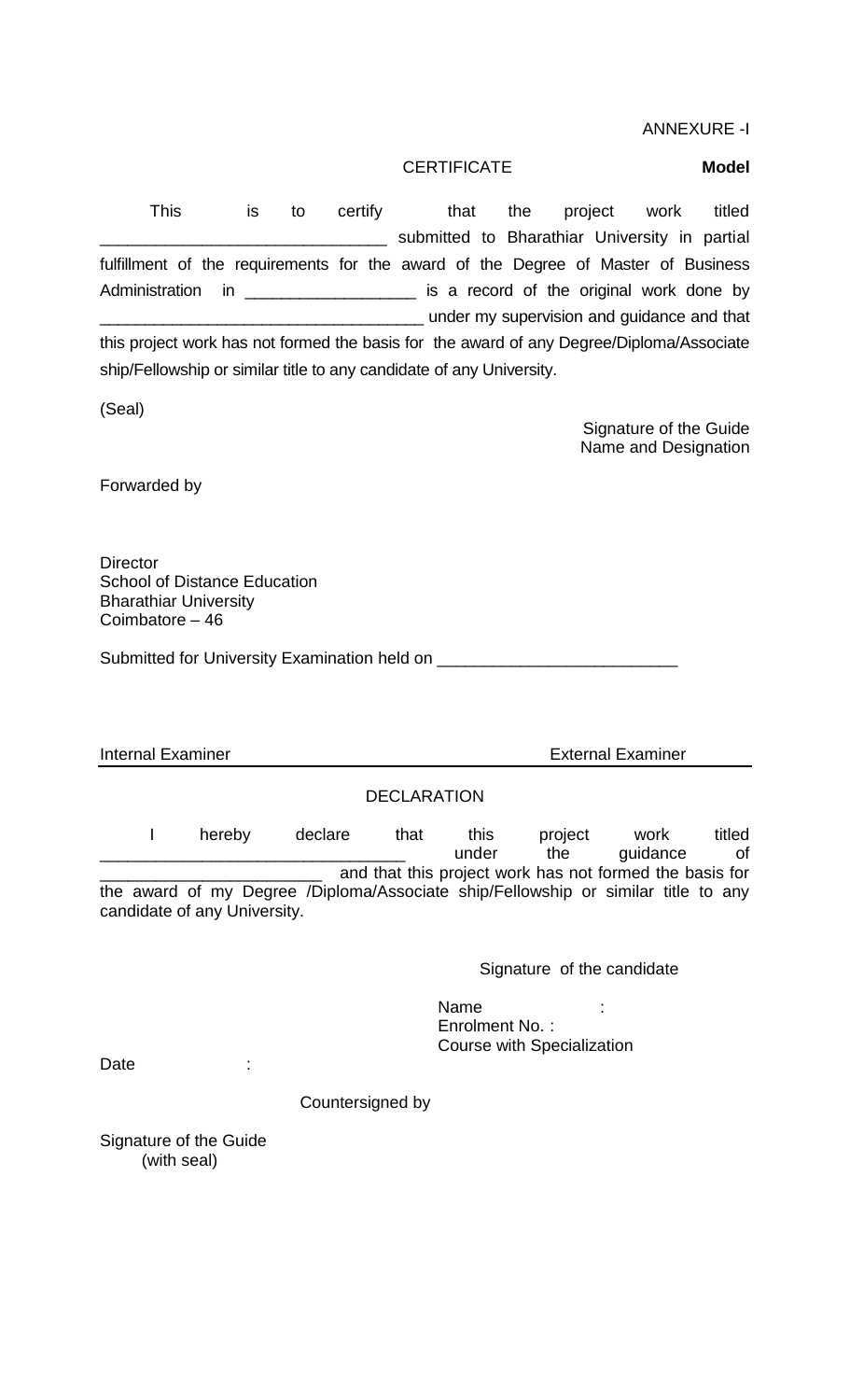### **GUIDELINES TO M.B.A. PROJECT REPORT PREPARATION (for ACADEMIC YEAR - 2010-11 BATCH)**

You are advised to carefully read the instructions given and follow them in the preparation of the Project Report. Non-compliance with any of these instructions may lead to the rejection of Project Report submitted.

- The duration of the Project work will be for six months from 01.12.2011 to 31.05.2012.
- You are expected to undertake a project work individually and submit an individual project report.
- **PRIOR APPROVAL SHOULD BE OBTAINED FROM THE UNIVERSITY FOR PROJECT TITLE AND GUIDE'S WILLINGNESS TO GUIDE. (Format enclosed)**
- \* Students should carry out the Project work under the guidance of the supervisor with M.Phil/Ph.D in MBA (or) working in Department of Business Management/Administration (or) Senior Manager (not less than 7 years of experience) with MBA degree. PROJECT SHOULD BE GUIDED BY THE GUIDES APPROVED BY THE UNIVERSITY.
- No guide can guide more than 10 projects of MBA degree course in a particular batch.
- VIVA-VOCE EXAMINATIONS WOULD BE CONDUCTED IN THE UNIVERSITY CAMPUS.
- $\cdot$  Project reports should be typed/printed in double line space using A4 size bond papers with a left margin of column 10 and right margin of column 75.
- All pages should be numbered. The preliminary pages of the Project Report (such as title page, acknowledgement, table of contents, etc.) should be numbered in lowercase Roman numbers and pages of the main text starting with Chapter–1 should be consecutively numbered in Arabic numbers.
- Binding specifications: Wrapper should be **light blue** in colour and printing of wrappers should be done in the press WITH SOFT BOUND.
- A certificate from the organization where you undertake the project work should be obtained and copies of the same should be duly enclosed in the project report.
- \* Three copies of the project report should be submitted positively on or before **06.06.2012** to the Director, School of Distance Education Bharathiar University, Coimbatore – 46.
- No one could use the emblem of this University in the Project Report.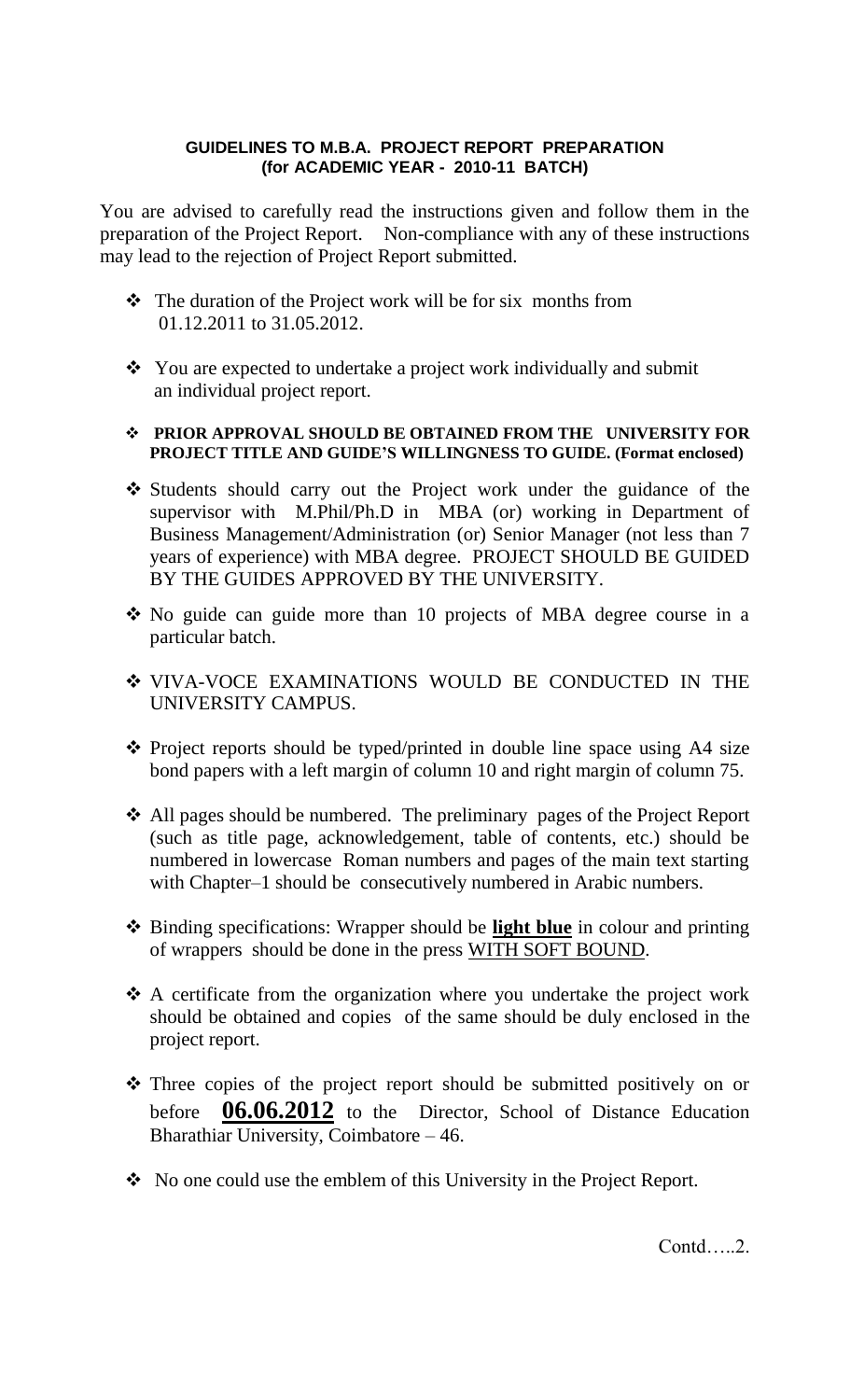- \* The format of the report should be as follows:
	- 1. Wrapper
	- 2. Copy of the Wrapper
	- 3. Declaration by the candidate ( in the format as in annexure –I)
	- 4. Certificate ( in the format as in annexure –I)
	- 5. Certificate from the organization
	- 6. Acknowledgement
	- 7. Synopsis
	- 8. Table of contents( in the format as in annexure-II)
	- 9. Chapters
	- 10. Bibliography (in the alphabetical order of authors)

The last date for submission of

- 1. Project title & willingness of the guide **11.11.2011**
- 2. Project Report - **06.06.2012**.

# **No Separate Communication will be sent to this effect.**

DIRECTOR.i/c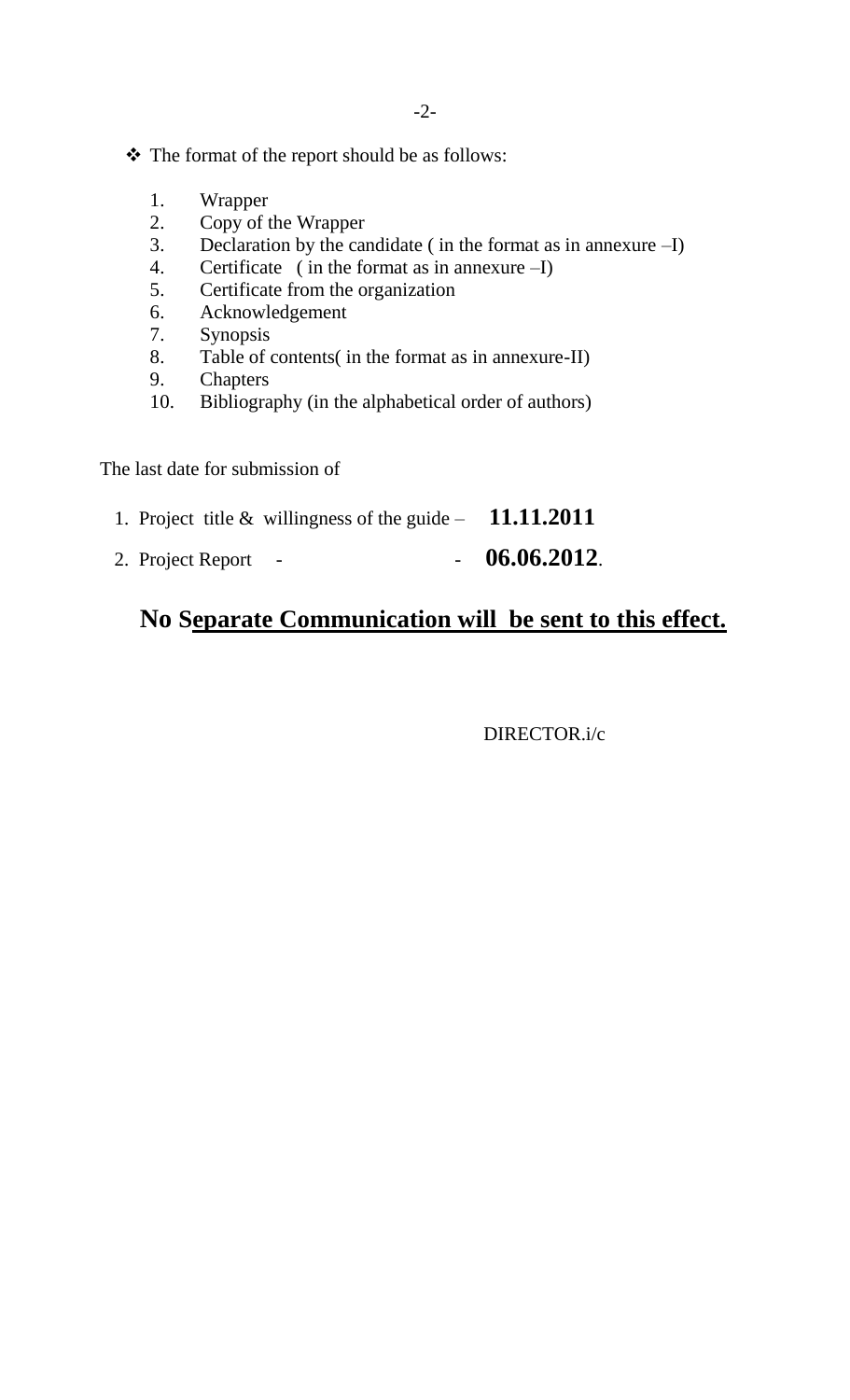#### Annexure-II

The following is the table of contents from a project report. This is only a guideline and you are to prepare the contents related to their projects after discussing with their respective guide and should present the contents during their second presentation.

# TABLE OF CONTENTS:

| 1.0                                      | Introduction |                                             | $\mathbf{1}$   |
|------------------------------------------|--------------|---------------------------------------------|----------------|
|                                          | 1.1          | Cost Estimation system in the farming       | $\overline{2}$ |
|                                          | 1.2          | Need for Computerized system in the farming | $\overline{4}$ |
|                                          | 1.3          | Salient Features of the system              | 5              |
| 2.0                                      |              | <b>Background Study</b>                     | 6              |
| 3.0                                      |              | Selection of the Organization               | $\overline{7}$ |
| 4.0                                      |              | Problem formulation                         | 9              |
|                                          | 4.1          | Main objective                              | 9              |
|                                          |              | 4.2 Specific objective                      | 10             |
|                                          |              | 4.3 Methodology                             | 12             |
|                                          | 4.4          | Platform                                    | 13             |
| <b>System Analysis and Design</b><br>5.0 |              |                                             | 14             |
|                                          | 5.1          | <b>Fact Finding</b>                         | 14             |
|                                          | 5.2          | <b>Feasibility Analysis</b>                 | 15             |
|                                          | 5.3          | <b>Output Design</b>                        | 16             |
|                                          | 5.4          | <b>Input Design</b>                         | 18             |
|                                          |              | 5.5 Menu Design                             | 19             |
|                                          |              | 5.6 Code Design                             | 41             |
|                                          |              | 5.7 Database Design                         | 44             |
|                                          | 5.8          | <b>Validation Checks</b>                    | 49             |
| 6.0                                      |              | Development of System and Testing           | 50             |
| 7.0                                      |              | Implementation                              | 54             |
| 8.0                                      |              | Conclusion                                  | 55             |
| 9.0                                      |              | <b>Suggestions for Future Work</b>          | 56             |
| 10.0                                     |              | Bibliography                                | 57             |

#### Appendices

#### O. Reports

- P. Graphical Reports
- Q. System Dataflow
- R. Dataflow in Organization level
- S. Data Dictionary
- T. ER Diagrams
- Examples for Bibliography
	- 1. Books
		- Joseph B Greene, " Oracle DBA Survival Guide" Techmedica, 1995
		- Singh Lave et.al., "Oracle 7.3 Developer Guide", Sama Publishing 1997
		- 2. Journal
			- Gray D Knott, "Adaptive Delta Modulation," Dr.Dobb's Journal April 1998.
			- Jenkins G.M. and Walts D.G., "Spectral Analysis and its Applications" Sangrancisco, CA, Holder Day 1968.
		- 3. Manual
			- "AIX User's Guide", Version 4.1. IBM 1994.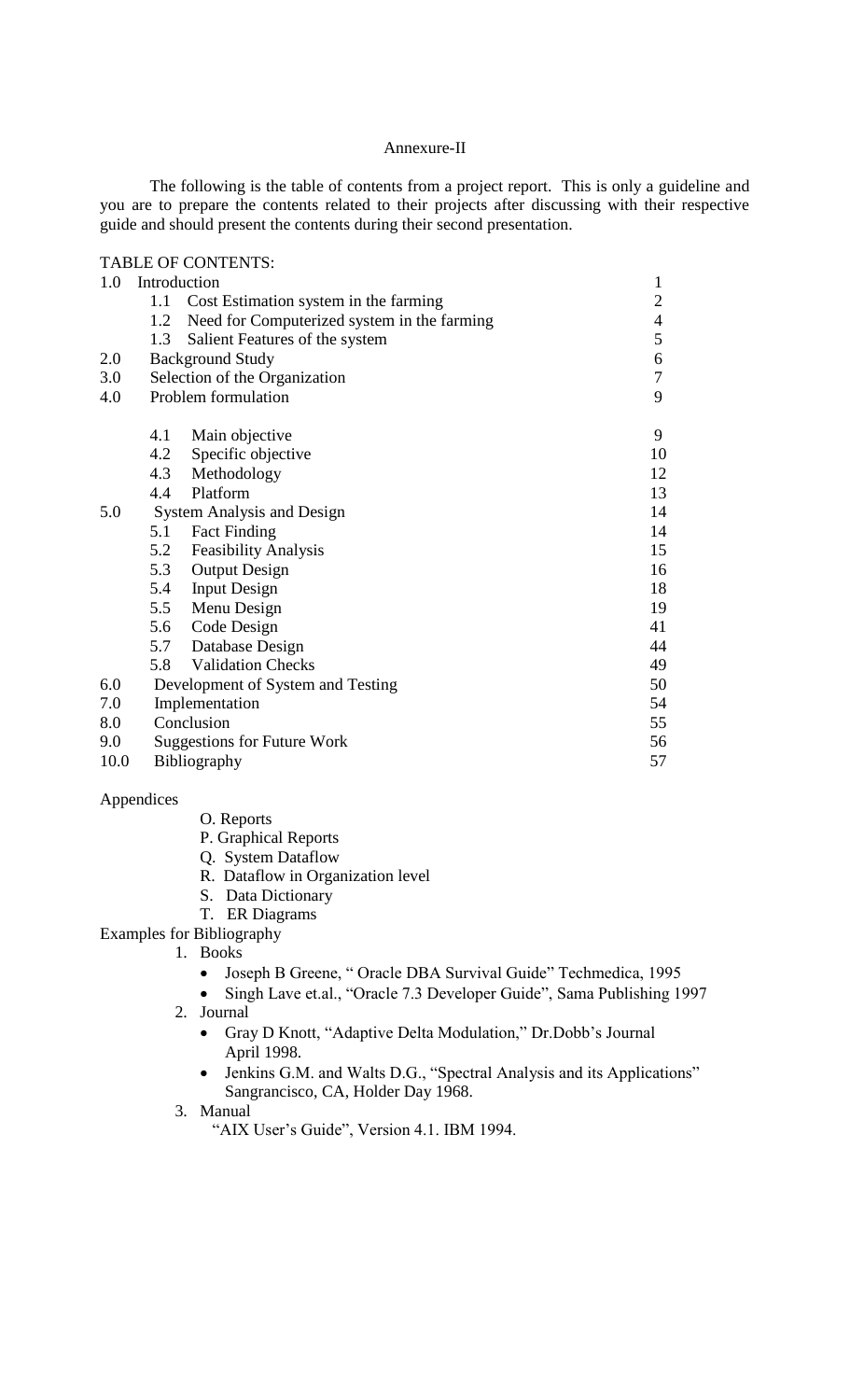

| Phone No.0422-2422222 Extn.No.212           |    | Fax No.91-422-2423330 |  |
|---------------------------------------------|----|-----------------------|--|
| Ref. SDE/MBA/Project/2010-11 Academic Year/ |    | Date: 20.09.2011      |  |
| From                                        | Tо |                       |  |

THE DIRECTOR The Co-ordinators of all Spot Admission Cum Learning Centres

As part of their M.B.A. Degree Programme, students ( admitted during Academic year 2010-11 batch) who have opted for Project have to undertake the project work in a reputed institution/ Organization and submit the Project Report at the end of the project period for evaluation.

The guidelines for the preparation of the Project is enclosed.

I am also sending herewith the prescribed letter seeking permission for the final year MBA students (Academic Year 2010-11 Batch) to do their project work in a reputed institution / organization to be issued by the concerned Co-ordinator of the Spot admission Cum Learning Centre

The Co-ordinator of the centers are requested to make necessary arrangements for the students to do their project work and submit the same within the stipulated time. This may please be brought to the notice of all the students studying in your centre.

The last date for the submission of

# **Project Title & willingness of the guide - 11.11.2011. Project Report** - 06.06.2012.

 Further, it is informed that the project reports, which are not in the prescribed format will not be considered for evaluation.

The Co-ordinators are requested to collect the filled in applications for approval of the title of the project & willingness of the guide and send the same to the Director, School of Distance Education, Bharathiar University, Coimbatore on or before 15.06.2011 for approval..

DIRECTOR i/c

Encl.: As above.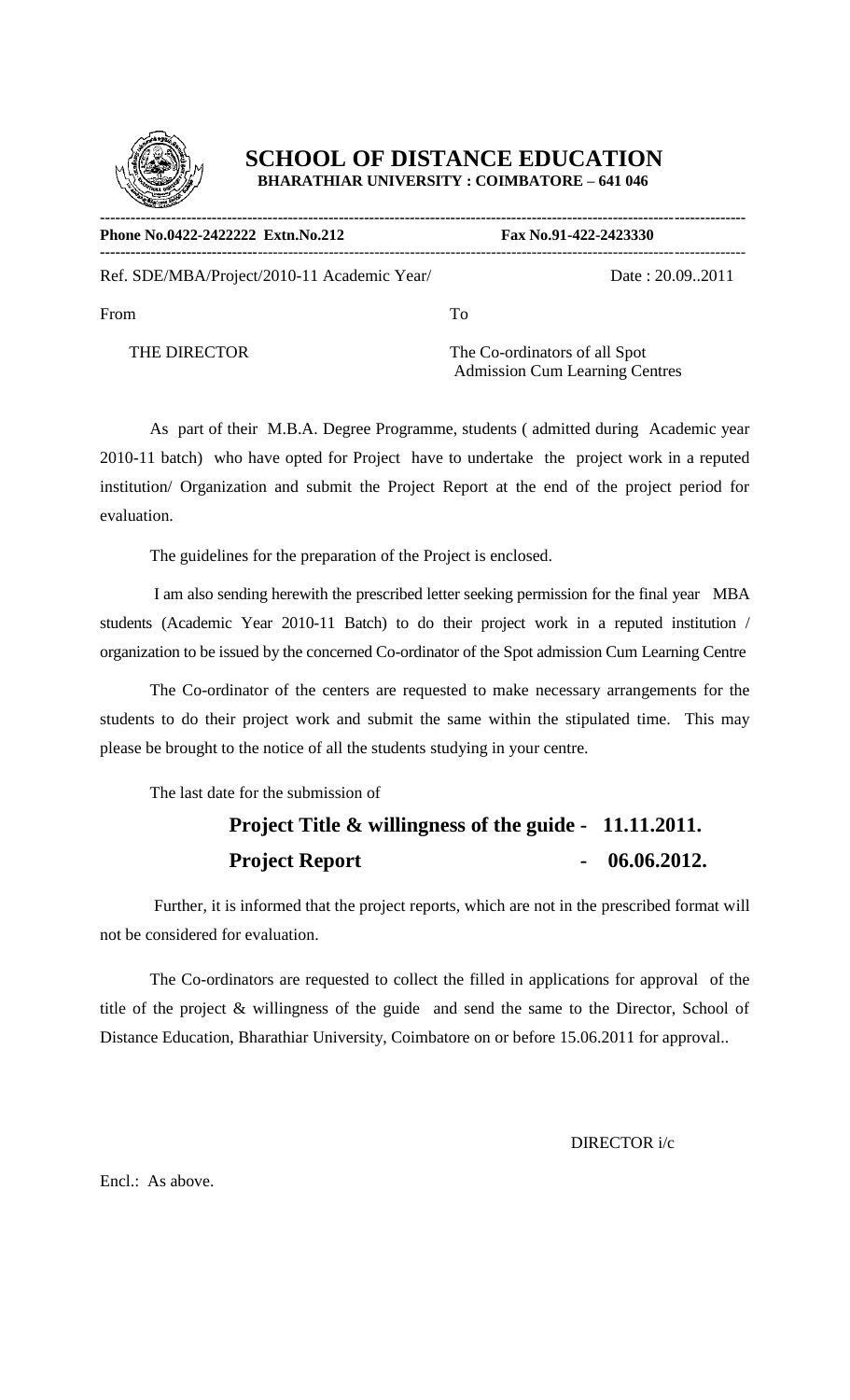

| Phone No.0422-2422222 Extn.No.212           | Fax No.91-422-2423330 |
|---------------------------------------------|-----------------------|
| Ref. SDE/MBA/Project/Academic Year 2010-11/ | Date: 20.09.2011.     |

Sir,

Sub: SDE-M.B.A. – 2010-11Academic Year batch – Project Work- Reg.

\*\*\*\*\*

The School of Distance Education of Bharathiar University conducts M.B.A. Degree Programme thro' Distance Education mode. As part of the curriculum, the students (Academic Year 2010-11 Batch) who have opted for Project work have to do the project work for a period of 6 months in a reputed organization like yours.

Our Institution has been approved by the Bharathiar University as Spot admission Cum Learning Centre And Mr./Ms/Mrs.--------------------------------------------------------------------with Enrolment No.-------------------------------------------- is a bonofide final year M.B.A. Student in our center and has expressed his/her keen desire to do his/her final year project at your esteemed organization. I am confident that the reputation and professional expertise of your firm will help him/her to improve the learning skills of the candidate. The period of the project work for the student is from **01.12.2011 to 31.05.2012**

I request you to kindly permit him/her to undertake the project work in your esteemed institution. Whatever the data/ information collected from your organization will be used for academic purposes only and will be kept strictly confidential.

Address of the student:

To

--------------------------------- --------------------------------- --------------------------------- ----------------------------------

Awaiting your favorable response,

Thanking you,

Yours sincerely,

Co-ordinator.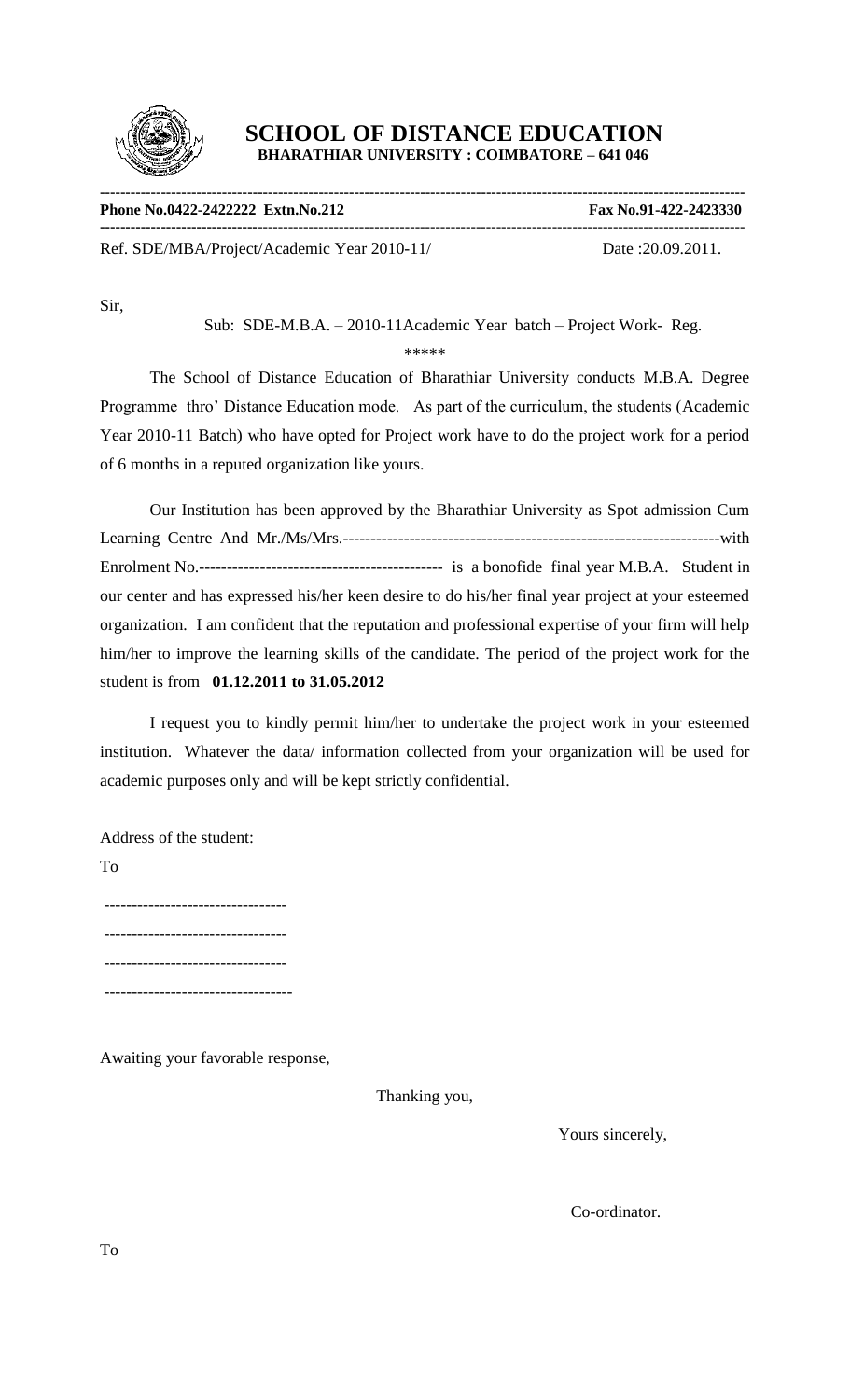ANNEXURE -I

CERTIFICATE **Model**

This is to certify that the project work titled submitted to Bharathiar University in partial fulfillment of the requirements for the award of the Degree of Master of Business Administration in \_\_\_\_\_\_\_\_\_\_\_\_\_\_\_\_\_\_\_\_\_\_\_ is a record of the original work done by \_\_\_\_\_\_\_ under my supervision and guidance and that this project work has not formed the basis for the award of any Degree/Diploma/Associate ship/Fellowship or similar title to any candidate of any University.

(Seal)

Signature of the Guide Name and Designation

Forwarded by

Director/ Co-ordinator of the Study Centre School of Distance Education Bharathiar University Coimbatore – 46

Submitted for University Examination held on \_\_\_\_\_\_\_\_\_\_\_\_\_\_\_\_\_\_\_\_\_\_\_\_\_\_

Internal Examiner **External Examiner** External Examiner

#### DECLARATION

I hereby declare that this project work titled under the guidance of and that this project work has not formed the basis for the award of my Degree /Diploma/Associate ship/Fellowship or similar title to any candidate of any University.

Signature of the candidate

en de la contrata de la contrata de la contrata de la contrata de la contrata de la contrata de la contrata de Enrolment No. : Course with Specialization

Date :

Countersigned by

(with seal) (with seal)

Signature of the Guide Signature of the Centre Co-ordinator